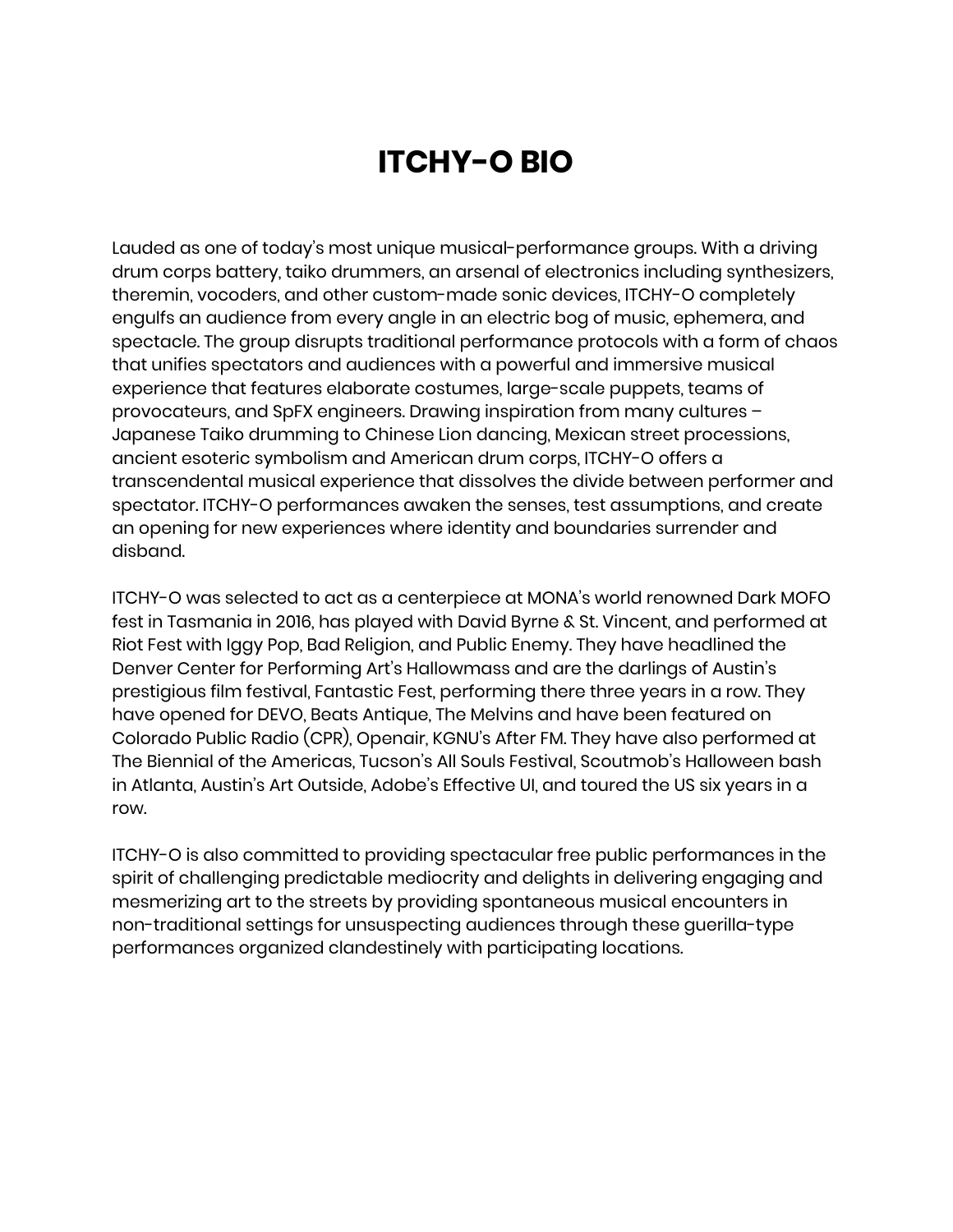## **HISTORY AND INFLUENCE**

ITCHY-O began as an experimental solo project when the first primordial album, Pulmonic, was recorded and crafted from layering animal heart noises found on an instructional veterinarian vinyl record by its founder (who chooses to remain anonymous in the media). Since then, it has blossomed into the 50+ member performance group it is today.

Burn the Navigator and From the Overflowing were later recorded and released on Jello Biafra's famed punk rock label, Alternative Tentacles and hundreds of performances have followed. Drawing inspiration from many cultures – Japanese Taiko drumming, Chinese Lion dancing, Mexican street processions, ancient esoteric symbolism, French mime-clowning techniques, and Western drum corps, to name a few, ITCHY-O blurs the lines of origin exposing timeless and mystic archetypes. The performance troupe is deeply influenced by the visual vocabulary and shamanistic psycho-magic of Alejandro Jodorowsky, the archeology of Sir James G. Frazier, the Master Musicians of Joujouka, J.G. Thirwell, Talking Heads, Einstürzende Neubauten, DEVO, the Residents, and the immersive performance styles of acts like Crash Worship.

## **CONTENT AND FORM**

ITCHY-O creates transcendent musical experiences by blending many cultural iconographies in an effort to provide a distinctive offering that dissolves familiarities, awakens possibilities, and employs the true nature and power of hive-minded ceremony. With a performance troupe of over 50+ musicians, dancers, puppeteers, and special effects experts ITCHY-O creates a space where the performer and audience co-create an ecstatic artistic experience. Shaking all tenants of tradition, the percussive rhythms of the drum battery and taiko drums intermingle with unique custom-crafted electronic devices, providing a primal-futuristic spiritual immersion.

## **IMPACT (artistic, intellectual, communal, civic, social)**

Societies today largely choose what to see, hear, and believe. Our lives are carefully curated and programmed by ourselves and outside influences. ITCHY-O challenges that hierarchy of choice and control by inserting its one-of-a-kind creative chaos. We invite our audiences to embrace mystery by passing between knowing and unknowing, self and the other. Performances create a temporary community of co-creators who surrender control as observers to become a part of manifesting a shared artistic experience.